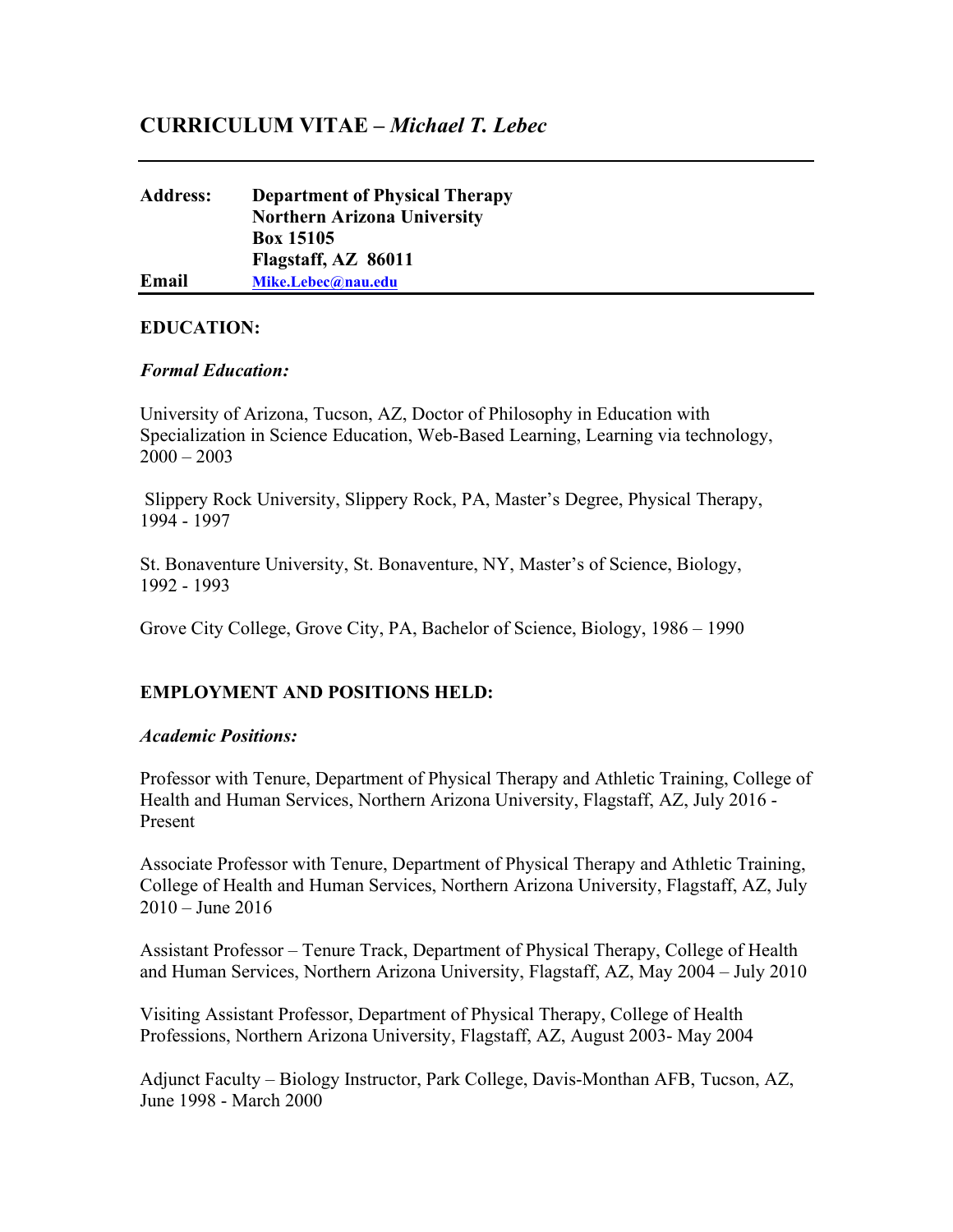Adjunct Faculty – Biology Instructor, Duquesne University**,** Pittsburgh, PA, June 1994- August 1994

Adjunct Faculty – Biology Instructor, Community College of Allegheny County**,**  Pittsburgh, PA**,** September 1993-June 1994

#### *Administrative Positions*

Program Director – Flagstaff Mountain Campus, Department of Physical Therapy and Athletic Training, College of Health and Human Services, Northern Arizona University, Flagstaff, AZ, July 2014 – Present

Interim Chair, Department of Physical Therapy and Athletic Training, College of Health and Human Services, Northern Arizona University, Flagstaff, AZ, July 2014 – June 2015

Campus Health Services Student Clinic Coordinator, August 2008 – Spring 2014

Vice President and Co-Owner Lebec Physical Therapy - S Corporation, Sedona, AZ, 2007 - Present

### *Clinical Positions***:**

Physical Therapist / Clinical Instructor, Northern Arizona University Campus Health Services Student Clinic, 2003 - Present

Relief Physical Therapist, Lebec Physical Therapy, Sedona, AZ, 2008 - Present

Relief Physical Therapist, Williams Heath Center, Williams, AZ, 2004 – 2006

Relief Physical Therapist, Northern Arizona Sports & Rehabilitation, Cottonwood, AZ, 2004

Emergency Department Physical Therapist, St. Joseph's Carondelet Hospital**,** Tucson, AZ, 2000-2003

Lead Senior Staff Physical Therapist, St. Joseph's Carondelet Hospital**,** Tucson, AZ, 1997 - 2003

### **COURSES TAUGHT IN ACADEMIC PHYSICAL THERAPY PROGRAMS:**

### *Northern Arizona University*

Musculoskeletal Therapeutics I (Fall 2016 – Present)

PT 510 Foundations of Physical Therapy Examination (2010 – 2015)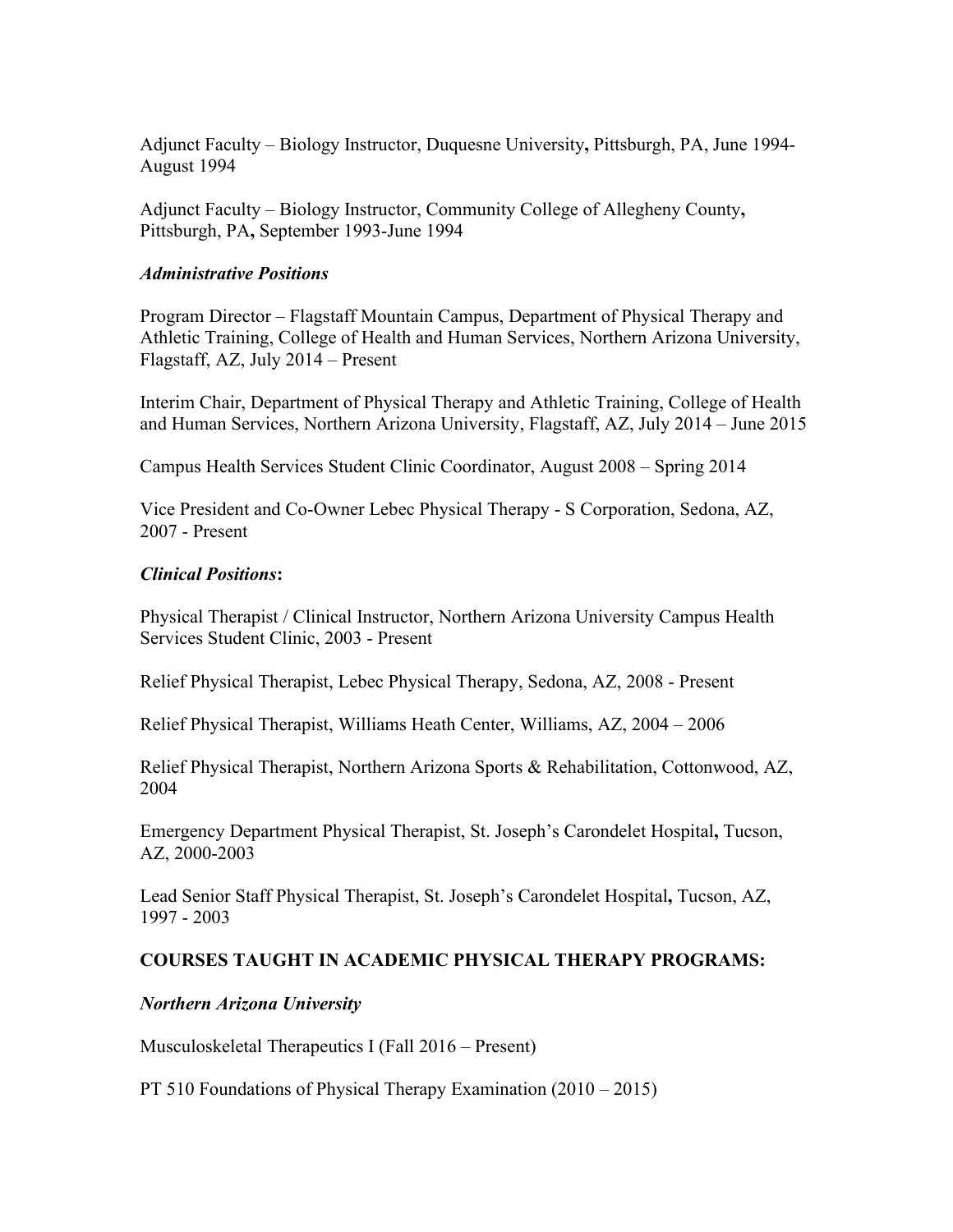PT 680 Differential Diagnosis in Physical Therapy (2014 – 2015)

- PT 525 Clinical Anatomy (2012 Present)
- PT 621 Musculoskeletal Therapeutics II (2004 Present)
- PT 670 Health Care Systems (2006 Present)
- PT 580 Integumentary Therapeutics (2003 2011)
- PT 685 Principles of Evidence Based Practice (2004 2009)

PT 582 Therapeutic Exercise (2004 – 2009)

PT 687 Professional Development Seminar (2005 – 2008)

## **PEER REVIEWED PUBLICATIONS:**

### *Manuscripts Published in Refereed Journals:*

**Lebec, M**. Kesteloot, L., Overcoming Content-Associated Challenges Using Attention-Focused Methods, Journal of Excellence on College Teaching, 26(3), 25-36, 2015.

Campbell, M., **Lebec, M**., Etiology and Intervention for Common Overuse Syndromes Associated with Mountain Biking, Annals of Sports Medicine and Research, 2(3): 1022 – 1026, [http://www.jscimedcentral.com/SportsMedicine/sportsmedicine-2-1022.pdf.](http://www.jscimedcentral.com/SportsMedicine/sportsmedicine-2-1022.pdf) 2015.

**Lebec, M**., Cook, K., & Baumgartel, D. Overuse Injuries Associated with Mountain Biking: Is Single-Speed Riding a Predisposing Factor? *Sports (Open Access)*, (2), 1-13, [http://www.mdpi.com/2075-4663/2/1/1.](http://www.mdpi.com/2075-4663/2/1/1) 2014.

Verheijde, J., White, F., Tompkins, J. Dahl, P., Hentz, J., **Lebec, M**., Cornwall, M., Reliability, Validity, and Sensitivity to Change of the Lower Extremity Functional Scale in Individuals Affected by Stroke, Physical Medicine and Rehabilitation, 5: 1019-1025, 2013.

Cornwall, M., **Lebec, M**., DeGeyter, J., McPoil, T., The Reliability of the Modified Reverse-6 Taping Procedure with Elastic Tape to Alter the Height and Width of the Medial Longitudinal Arch, The International Journal of Sports Physical Therapy, 8(4), August, 2013.

Kesterloot, L., **Lebec, M**., Physical Therapist Consultation in the Emergency Department: A Multiple Case Report Describing Three Arizona Programs, Journal of Acute Care Physical Therapy, 3(3), December, 2012.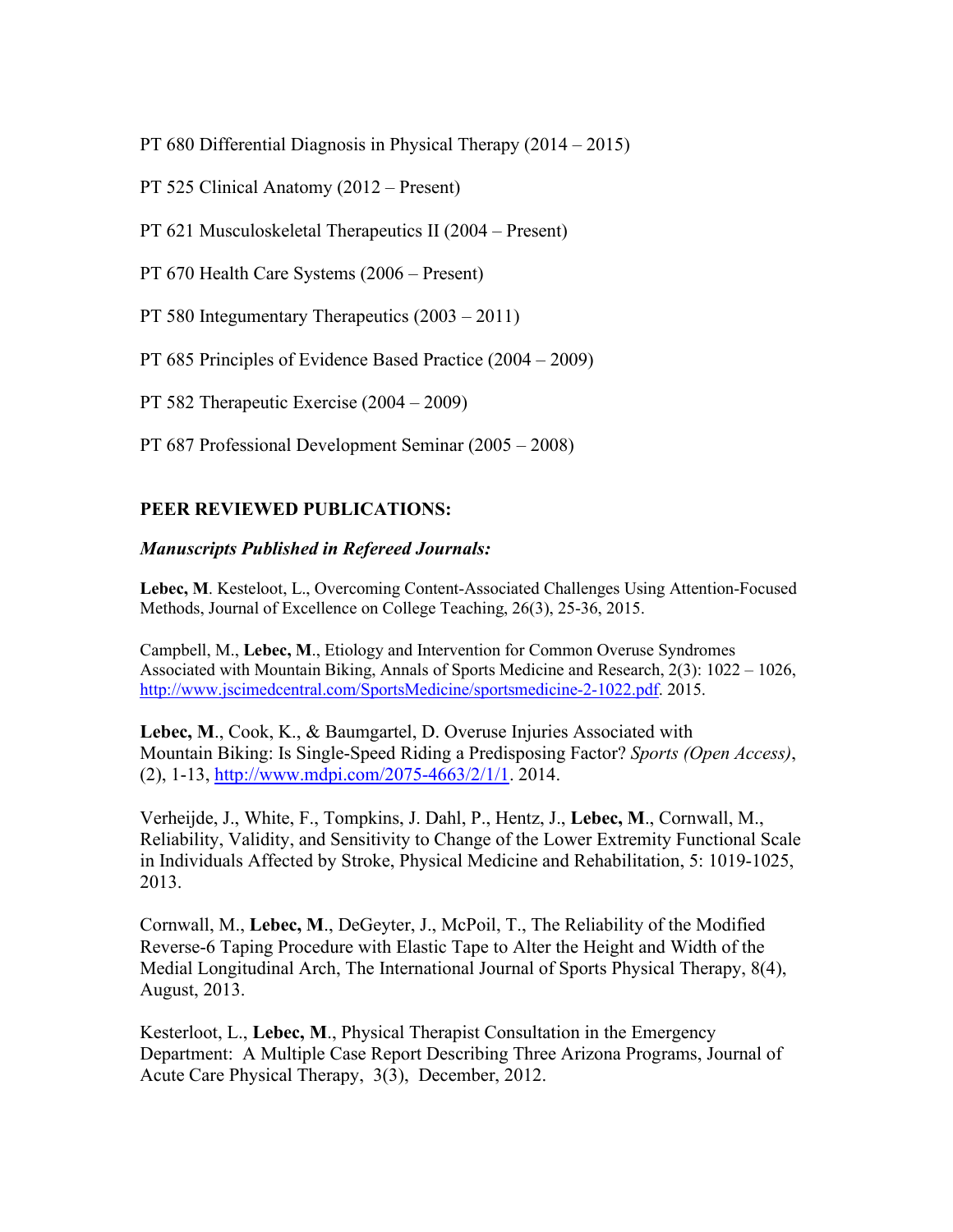**Lebec, M**., Extended scope physiotherapists in the emergency department: One step further, Expert Commentary, Physical Therapy Reviews, 15(5): 420, Fall 2010.

**Lebec, M**., Cernohous, S., Tenbarge, L., Gest, C., Severson, K., Howard, S., Emergency Department Physical Therapist Service: A Pilot Study Examining Physician Perceptions, Internet Journal of Allied Health Sciences and Practice, 8(1), January, 2010.

**Lebec, M**., Jogodka, C., The Physical Therapist as a Musculoskeletal Specialist in the Emergency Department, Journal of Orthopedic and Sports Physical Therapy, 39:5, May, 2009

Cornwall, M.W., McPoil, T., **Lebec, M**., Vicenzino, B., Reliability of the Modified Foot Posture Index, Journal of the American Podiatric Medical Association, 98:1, January/February, 2008

**Lebec, M**., Luft, J., A Mixed Methods Analysis of Learning in Online Teacher Professional Development: A Case Report, Online Journal for the Society of Information Technology and Teacher Education, 7:1, March, 2007

Roseborrough, A., **Lebec, M**., Differences in Static Scapular Position Between Rock Climbers and a Non-Rock Climber Population, North American Journal of Sports Physical Therapy, 2:1, February, 2007

# **TEXTBOOK CHAPTERS**

Evidence-Based Use of Modalities in the Shoulder Girdle, Jankowski, K., **Lebec, M**., In A Systematic Approach to Shoulder Rehabilitation, Eds: Guant, B., McClusky, G., HPRC, Inc., 2012.

## **PEER REVIEWED SCIENTIFIC AND PROFESSIONAL PRESENTATIONS:**

## *INTERNATIONAL MEETINGS:*

**Lebec, M.,** Abercrombie, S., Lewis, J., Utilization of Personal Response Systems Enhances Perceived Student Engagement but Does Not Predict Course Outcomes, Society for Informational Technology in Education Annual Conference, Savanah, GA, March 2016.

**Lebec, M**., Physician perceptions of Emergency Department physical therapist services for patients with musculoskeletal conditions, Poster Presentation, International Conference of Orthopedic Nursing, Dublin, Ireland, September, 2010.

**Lebec, M**., Kesteloot, L., Physical therapist consultation in the Emergency Department for patients with musculoskeletal disorders: A descriptive comparison of programs in the American Southwest, Platform Presentation, International Conference of Orthopedic Nursing, Dublin, Ireland, September, 2010.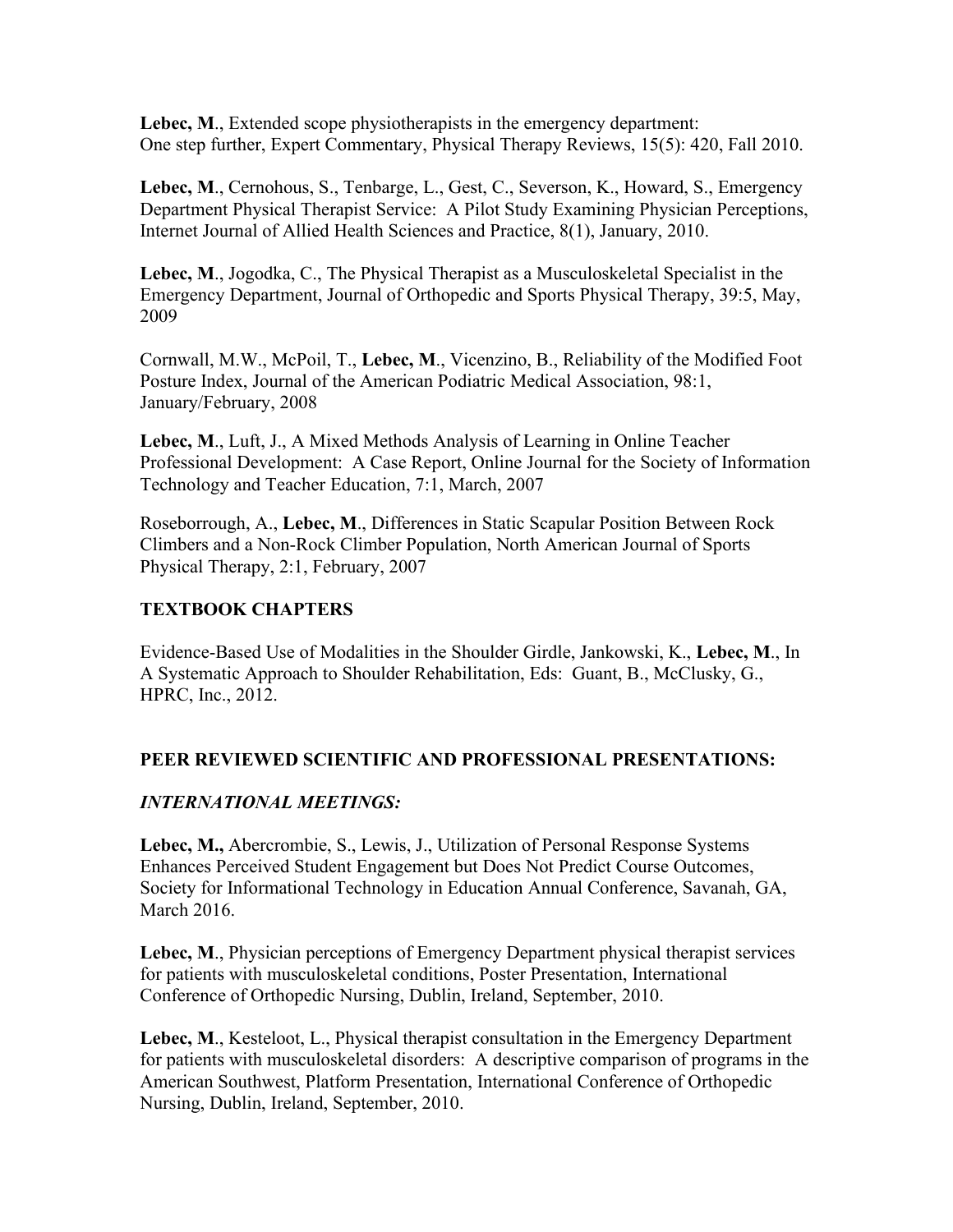**Lebec, M**., Kesteloot, L., Using Multi-media Technology to Facilitate the Learning of Physical Therapy Documentation : Maximizing Engagement of Entertaining Diversion?, Virtual Brief Paper Presentation, Global Learn Asia Pacific 2010 – Global Conference on Learning and Technology, Penang, Malaysia, May, 2010.

**Lebec, M**., Jogodka, C., Howard, S. The Efficacy of Physical Therapy in the Emergency Department for the Treatment of Whiplash, Poster Presentation, 12<sup>th</sup> International Conference on Emergency Medicine, San Francisco, CA, March, 2008

**Lebec, M.**, Doshier, S., Assessing Health Care Professionals' Conceptions of Evidence Based Practice, Platform Presentation, Evidence Based Health Care Conference for Educators, Taromina, Italy, November of 2005.

**Lebec, M**., Hart, A., Integrating the Use of Outcome Tools into Evidence Based Practice in an Entry Level Physical Therapy Doctoral Education Program, Platform Presentation, Evidence Based Health Care Conference for Educators, Taromina, Italy, November of 2005.

**Lebec, M**., DeRosa, C., How do Physical Therapy Students Analyze Evidence Associated with their Clinical Experiences?, Poster Presentation, Evidence Based Health Care Conference for Educators, Taromina, Italy, November of 2005.

**Lebec, M**., The Use of Mixed Methods in the Assessment of Online Learning*,* Brief Paper Presentation, Association for the Advancement of Computing in Education – E-Learn Conference, November 2003, Phoenix, AZ

**Lebec, M**., An Analysis of Learning in an Online Biology Course for Teachers: A Mixed Methods Approach*,* Brief Paper Presentation, Association for the Advancement of Computing in Education – Society for Information Technology and Teacher Education, March 2003, Albuquerque, NM

## *REGIONAL / NATIONAL MEETINGS***:**

Stough, C., Mullen, K., Lebec, M., The Role of the Physical Therapist in Managing a Patient with Peripheral Nerve Entrapment: From Emergency Department Early Access to Outpatient Rehabilitation, Poster Presentation, Combined Sections Meeting of the American Physical Therapy Association, New Orleans, LA, February 2018.

Mullen, K., Stough, C., Lebec, M., Expanding the Role of Physical Therapists in the Emergency Department to Enhance the Delivery of Emergency Medical Services, Poster Presentation, Combined Sections Meeting of the American Physical Therapy Association, New Orleans, LA, February 2018.

Jain, T., Provencio, L., Lebec, M., How do entry-level DPT students use Twitter to discuss and process concepts related to therapeutic exercise?, Platform Presentation,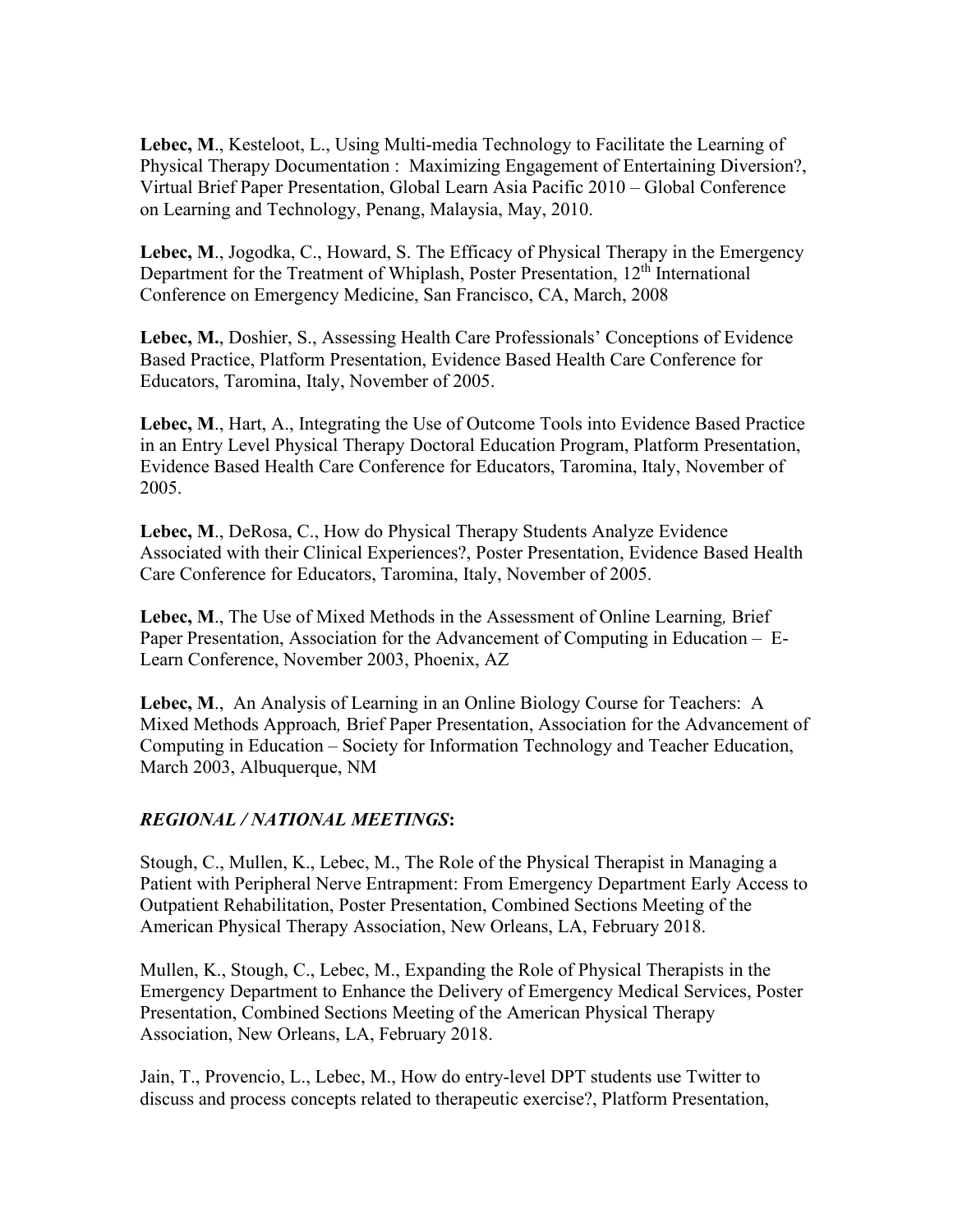Combined Sections Meeting of the American Physical Therapy Association, New Orleans, LA, February 2018.

Heick, J., **Lebec, M**., Elevate Your Profession: Engagement Approaches to Facilitate Critical Thinking in Teaching Orthopaedics and Manual Therapy, American Academy of Orthopedics and Manual Therapy Conference, Salt Lake City, UT, October 2017.

**Lebec, M**., Glenohumeral Impingment Syndrome: Considerations for Examination. Educational Session presented at the Arizona Physical Therapy Association Spring State meeting. **Presented – Spring 2017**.

**Lebec, M.,** Fruth, S., Improving the patient experience in the Emergency Department: PT to the Rescue! Educational Session. Combined Sections Meeting of the American Physical Therapy Association, San Antonio, TX, February 2017.

**Lebec, M.**, Physical Therapy in the Emergency Department: How Does it Work and How can I Become Involved? American Physical Therapy Association National Student Conclave, Miami, FL, Oct 2016.

**Lebec, M**., [Learning Via Personal Response Systems by Achieving Student Buy-In.](https://www.faculty180.com/cv/Personal_Report.php) Platform Presentation. Teaching Professor Conference. Boston ,MA, May 2014.

**Lebec, M**., Tenbarge, L., Jogodka, L. Emergency Department Physical Therapist (ED PT) Consultation: Developing a Clinically and Cost Effective Program, Pre-Conference Course, Combined Sections Meeting of the American Physical Therapy Association, Las Vegas, NV, February 2014.

Shafer, C., Tenbarge, L., **Lebec, M**. ,A comparison of physical therapy intervention with standard practice in the emergency department Combined Sections Meeting of the American Physical Therapy Association, Las Vegas, NV, February 2014.

Guy, R., Kesteloot, L., **Lebec, M**., Physical Therapists in the Emergency Department: A National Survey, Combined Sections Meeting of the American Physical Therapy Association, Las Vegas, NV, February 2014.

**Lebec, M**., The Utilization of Evidence Based Practice in the Field of Physical Therapy, Evidence-based Practice in Disability Disciplines Conference, Flagstaff, AZ, June, 2013.

**Lebec, M**., The Physical Therapist as an Integral Member of the Emergency Department Interdisciplinary Team, Submission of an Innovative Practice Model, Innovations Summit of the American Physical Therapy Association, March, 2013.

**Lebec, M**., Cook, K., Baumgartel, D., Overuse Injuries Associated with Mountain Biking: Is Single Speed Riding a Predisposing Factor? Poster presentation, American College of Sports Medicine National Conference, San Francisco, CA, June 2012.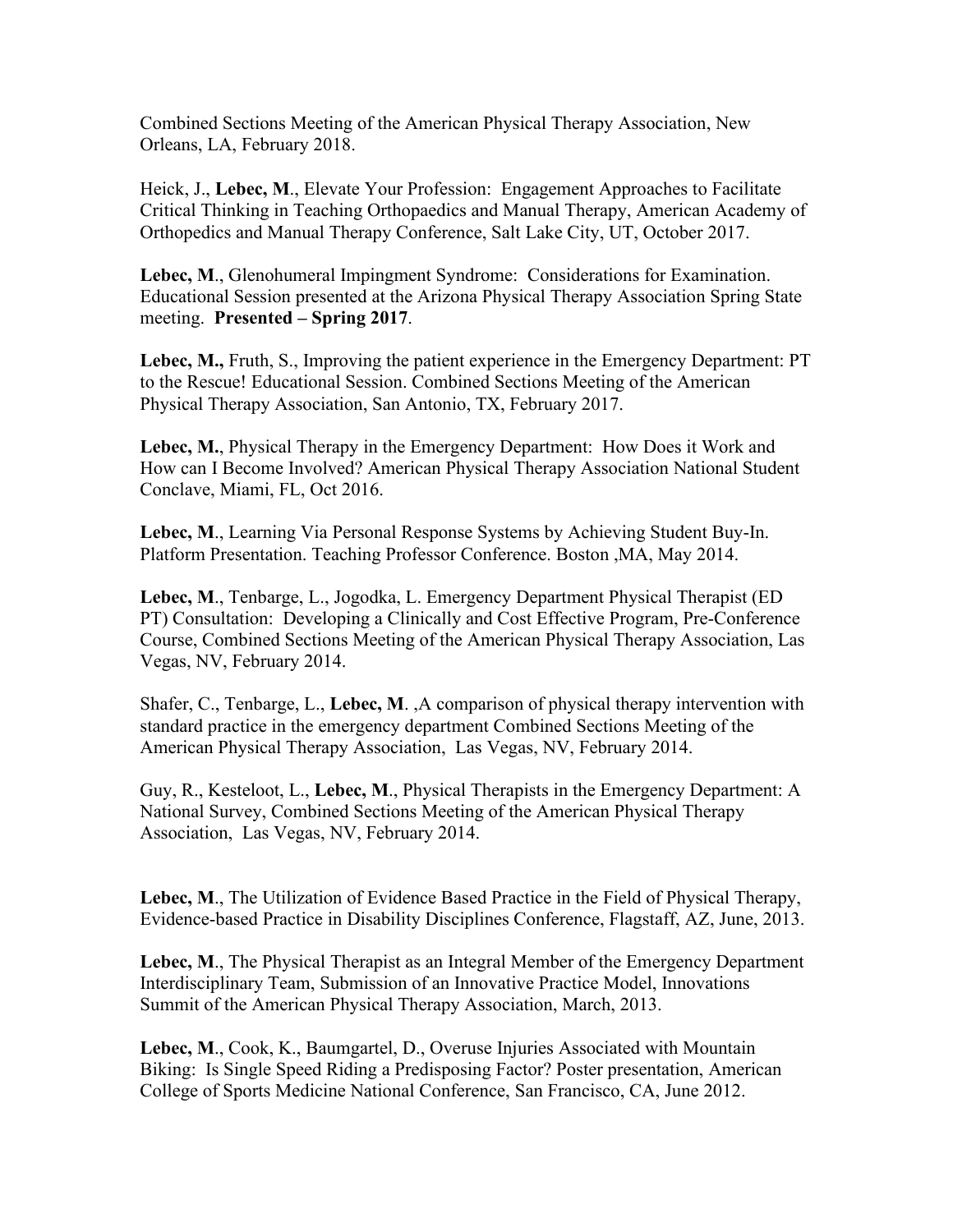**Lebec, M**., Emergency Department Physical Therapist Service, Enhanced Care Through and Emerging Area of Practice, American Physical Therapy Association National Student Conclave, Minneapolis, MN, October 2011

Kesteloot, L., **Lebec, M**., Physical Therapist Consultation in the Emergency Department: A Descriptive Study of Three Arizona Programs, Platform Presentation, Combined Sections Meeting of the American Physical Therapy Association, Chicago, IL, February 2012.

**Lebec, M**., Tenbarge, L., Jogodka, C., Brickens, M., Emergency Department (ED) Physical Therapist (PT) Service: Removing Barriers and Building Bridges, Educational Session (3.5 hours), Combined Sections Meeting of the American Physical Therapy Association, New Orleans, LA, February 2011.

**Lebec, M**., Kesteloot, L., Do engagement focused methods facilitate the learning of physical therapy documentation or simply provide an entertaining diversion? Platform Presentation, Combined Sections Meeting of the American Physical Therapy Association, New Orleans, LA, February 2011.

**Lebec, M**., Cornwall, M., Strategies utilized by licensure candidates in preparation for the National Physical Therapy Examination: A pilot descriptive study Poster Presentation, Combined Sections Meeting of the American Physical Therapy Association, New Orleans, LA, February 2011.

**Lebec, M**., Kesteloot, L., Using Non-Traditional Methods in the Teaching of Physical Therapy Documentation: Maximizing Engagement or Providing Entertainment? Concurrent Session, National Meeting of the Association of Schools of the Allied Health Profession, October, 2010.

**Lebec, M**. Using a College Wide Initiative to Springboard Curricular Evolution and Identify Educational Bottlenecks in the Teaching of Evidence Based Practice, Platform Presentation, Combined Sections Meeting of the American Physical Therapy Association, Las Vegas, NV, February 2009

**Lebec, M**., Why Provide Emergency Department Physical Therapy? Supportive Evidence and Arguments, Oral Presentation, Fall State Meeting of the Arizona Physical Therapy Association, Phoenix, AZ, October 2006

**Lebec, M.**, Physician Perceptions of Physical Therapy Services in the Emergency Department, Platform Presentation, National Conference of the American Physical Therapy Association, Orlando, FL, June 2006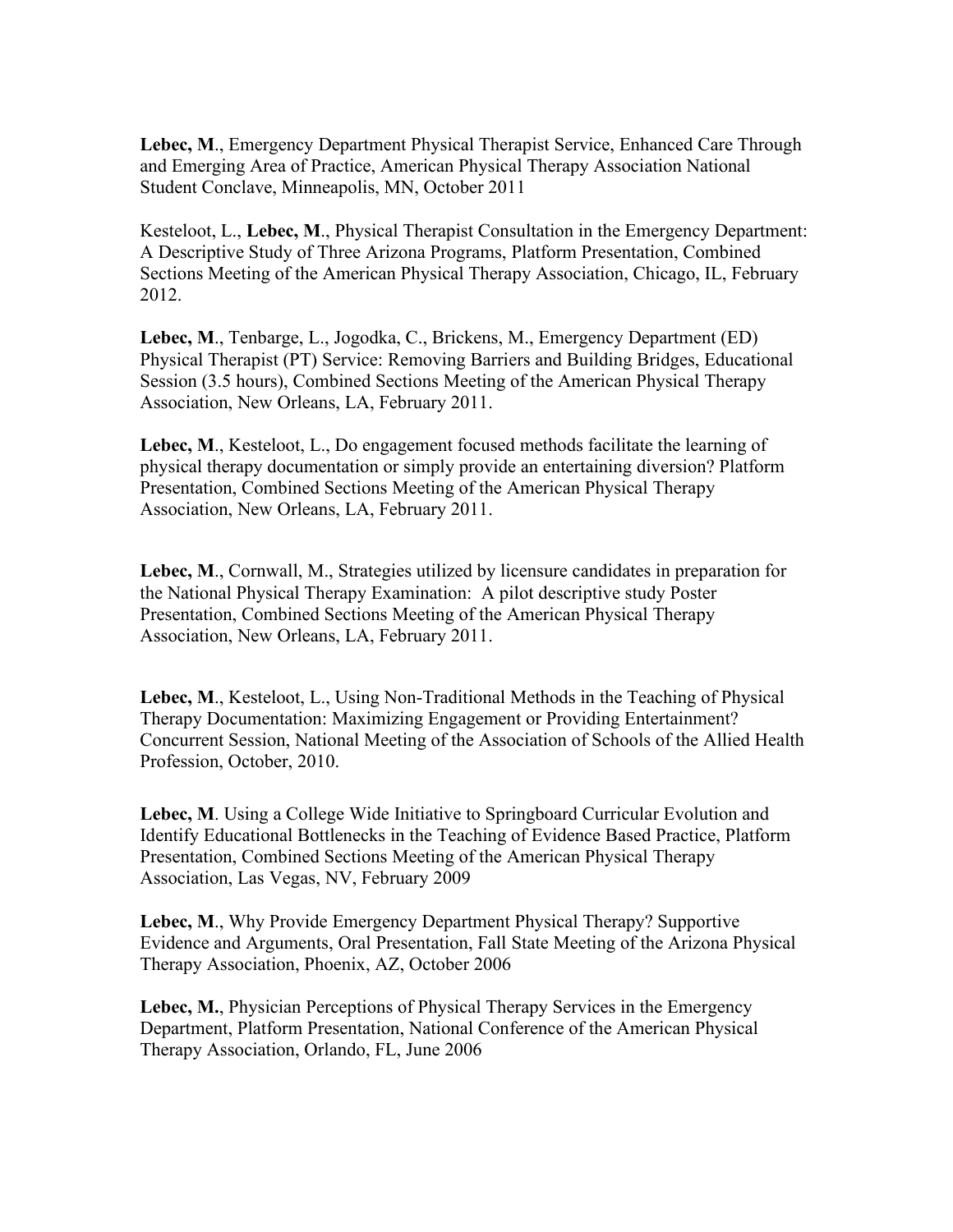**Lebec, M**, McPoil, T., The Use of Videotaping as a Reflective Tool in a Capstone Musculoskeletal Course: A Qualitative Study, Poster Presentation, Combined Sections Meeting of the American Physical Therapy Association, San Diego, CA, February 2006.

**Lebec, M**., Constructivist Learning in a Therapeutic Exercise Course, Platform Presentation, Combined Sections Meeting of the American Physical Therapy Association, San Diego, CA, February 2006.

**Lebec, M**., Student Case Studies, Session Moderator and Oral Presentation, Fall State Meeting of the Arizona Physical Therapy Association, Phoenix, AZ, October 2004

**Lebec, M**., The Role of the Physical Therapist in the Emergency Department, Session Moderator & Presenter, Fall State Meeting of the Arizona Physical Therapy Association, Phoenix, AZ, October 3, 2003

## **ORIGINAL CURRICULUM PRODUCTS WITH WIDE DISSEMINATION**

**Lebec, M**, Physical Therapist Perspectives on Emergency Department Physical Therapist Practice, Training Video posted on APTA website, Available August 2014 at http://www.apta.org/EmergencyDepartment/.

Lebec, M, et al., Incorporating Physical Therapist Practice in the Emergency Department: A Toolkit for Practitioners, Online Resource Produced in Collaboration with the American Physical Therapy Association, Available Spring 2012 at http://www.apta.org/EmergencyDepartment/.

**Lebec, M**, Physical Therapist Practice in the Emergency Department, Podcast Series, Available online through the American Physical Therapy Association Website at: http://www.apta.org/EmergencyDepartment/.

**Lebec, M**., Tenbarge, L., Jogodka, C., Brickens, Emergency Department (ED) Physical Therapist (PT) Service: Removing Barriers and Building Bridges, Online Course for Continuing Education Credit, Available Spring 2011

## **INTERVIEWS GRANTED FOR WIDELY DISSEMINATED PUBLICATIONS**

Infuse Your PT Prowess into Hospital Emergency Departments: New APTA Toolkit Helps Practitioners Navigate this Growing Trend, The Coding Institute - Eli's Rehab Report, March 2012, Vol 19, No. 3.

Hospital Employs Emergency Department-Based Physical Therapists, Leading to Anecdotal Reports of Improved Quality, Efficiency, and Patient/Physician Satisfaction, Innovations Profile, Agency for Healthcare Quality and Research, October, 2009.

### **PUBLISHED ABSTRACTS***:*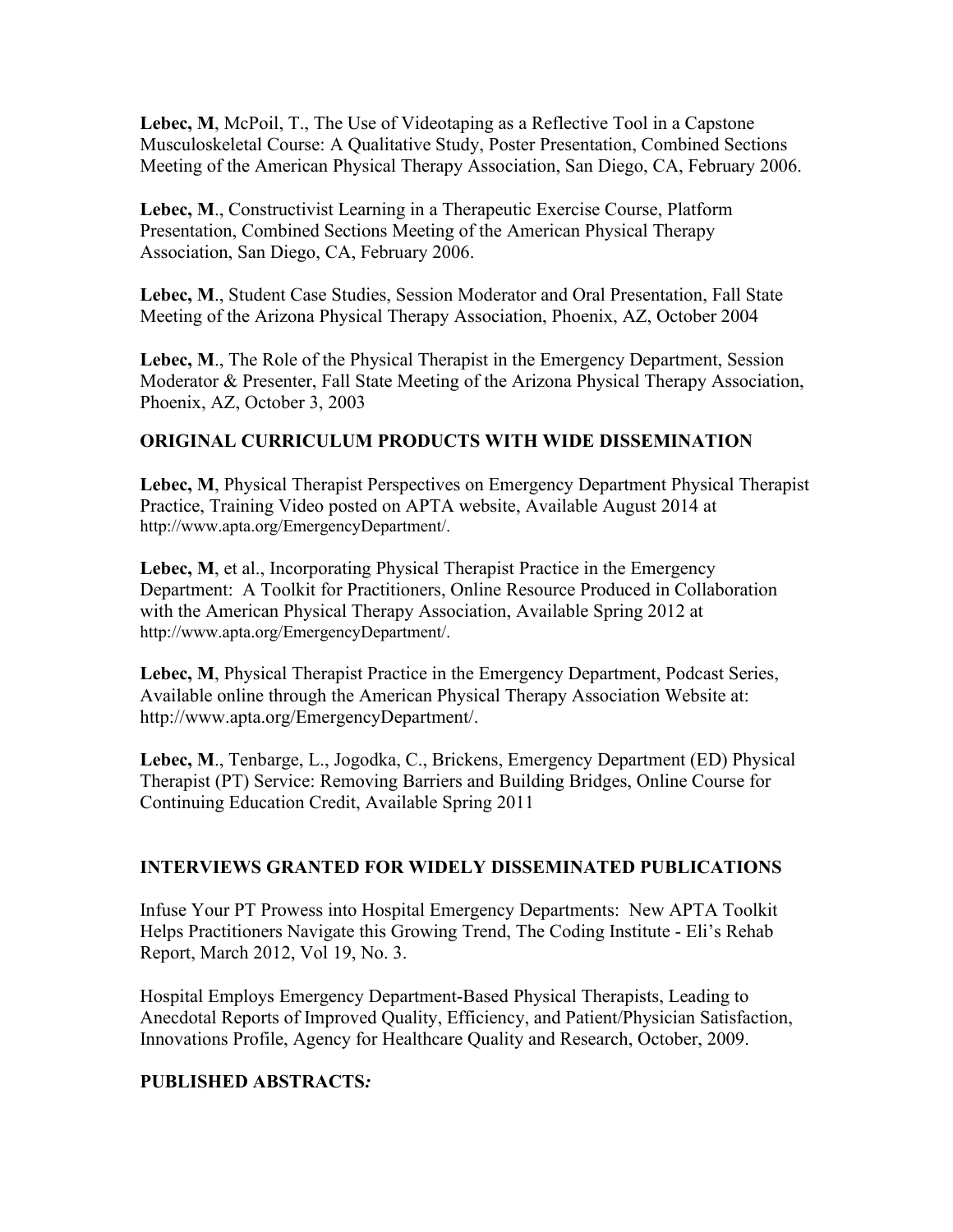Cornwall, M.W., McPoil, T. **Lebec, M**. Wilson, J., Reliability of the Foot Posture Index, Published Abstract, Journal of Orthopedic And Sports Physical Therapy, Vol. 37, No. 1, January 2007.

Roseborrough, A., **Lebec, M**., Differences in Scapular Rhythm Between Rock Climbers and a Non-Rock Climber Population, Platform Presentation, Published Abstract, Journal of Orthopedic And Sports Physical Therapy, Vol. 36, No. 1, January 2006.

Roseborrough, A., **Lebec, M**., Inter- and Intra-rater Reliability of a Bubble Inclinometer to Measure Scapular Motion During Glenohumeral Elevation, Published Abstract, Journal of Orthopedic And Sports Physical Therapy, Vol. 35, No. 1, January 2005.

## **GRANT AND CONTRACT ACTIVITY (***Funded***)***:*

Northern Arizona University Office of Academic Assessment, CLA Learning Activity Mini-Grant, Applied in September of 2008 (FUNDED \$1,000, OCTOBER, 2008)

Northern Arizona University Intramural Grants Program, Title of Project: The Effectiveness of Emergency Department Physical Therapy in the Treatment of Whiplash, Applied in December of 2006 (FUNDED \$6,000, JANUARY, 2007)

The Federation of State Boards of Physical Therapy, Title of Project: Current Strategies Used to Prepare Individuals to Take the National Physical Therapy Examination and Their Effectiveness, Grant Period January 2007 – January 2009 (FUNDED \$11,000, JULY 2006)

## **OTHER SCHOLARLY PRODUCTS:**

**Lebec, M**., Beginnings, Endings, and In-Betweens, Article published in APTAN newsletter for the Arizona Chapter of the American Physical Therapy Association, October 2014.

Fundamental Principles of Evidence Based Practice for the Practicing Clinician, Educational CD-rom Modules (Developed for use with NAU Post-Professional DPT Program), Northern Arizona University, September 2007

## **CONTINUING EDUCATION WORKSHOPS PRESENTED AND INVITED PRESENTATIONS :**

Physical Therapy in the Emergency Department: The Next Frontier, Online Webinar offered by the American Physical Therapy Association, April 2014.

Physical Therapy in the Emergency Department: Essentials for Implementing this Practice, Providence Health Services, Portland, OR, June, 2013.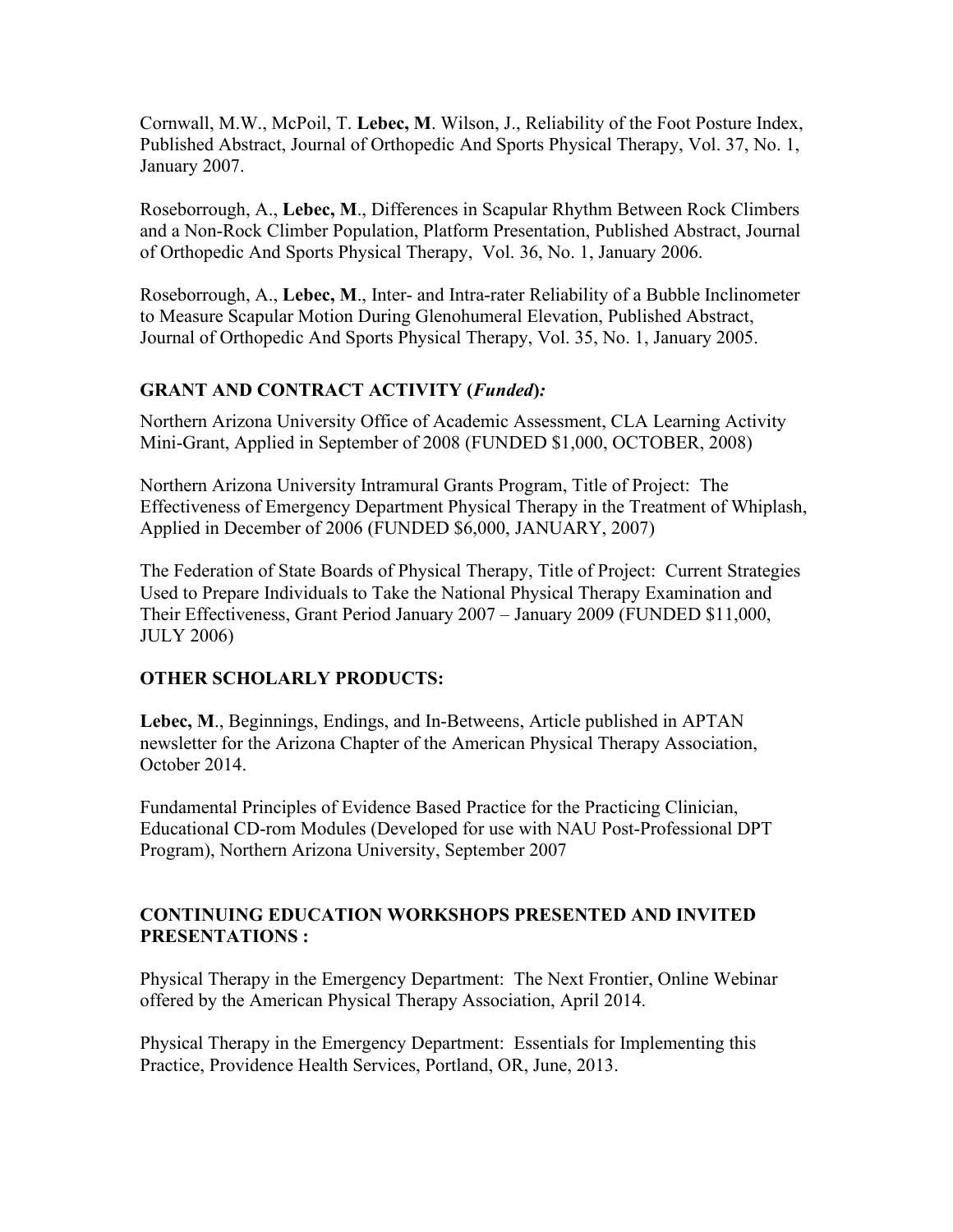Advanced Documentation Principles, Workshop for Summit Regional Medical Center Hospital Physical Therapy Staff, Showlow, AZ, October 2012

Emergency Department Physical Therapist Practice, Guest Lecturer at University of Nevada Las Vegas Physical Therapy Program, Spring of 2011, 2012, 2013, & 2014.

Emergency Department Physical Therapy: Developing a Clinically and Cost Effective Program, Northern Arizona University High Altitude Lecture Series, August 2010

Advanced Documentation Principles, Workshop for Prescott General Hospital Physical Therapy Staff, Prescott, AZ, November 2006

## **MEMBERSHIP IN SCIENTIFIC/PROFESSIONAL SOCIETIES:**

Member of the American Physical Therapy Association

Member of the Arizona Physical Therapy Association Chapter of the American Physical Therapy Association

Member of the Orthopedic Section of the American Physical Therapy Association

Member of the Education Section of the American Physical Therapy Association

Member of the Acute Care Section of the American Physical Therapy Association

### **CONSULTIVE & ADVISORY POSITIONS HELD:**

Member of the Board of the Arizona Physical Therapy Association (January 2012 – December 2013)

District 5 Representative of the Arizona Physical Therapy Association (January 2012 – December 2013)

Member of Continuing Competency Rule Writing Task Force for State of Arizona (Fall 2008 – Present)

Member of AzPTA Nominating Committee (Spring 2008 – Present)

Member of Arizona Physical Therapy Association Advocacy Committee (Fall 2006 – Spring 2007)

Board Member of the Arizona Physical Therapy Association Scholarship Committee (Fall 2004 – Fall 2008)

Member of the Arizona Physical Therapy Association Hospital Privileges Task Force (Fall 2004 – Fall 2005)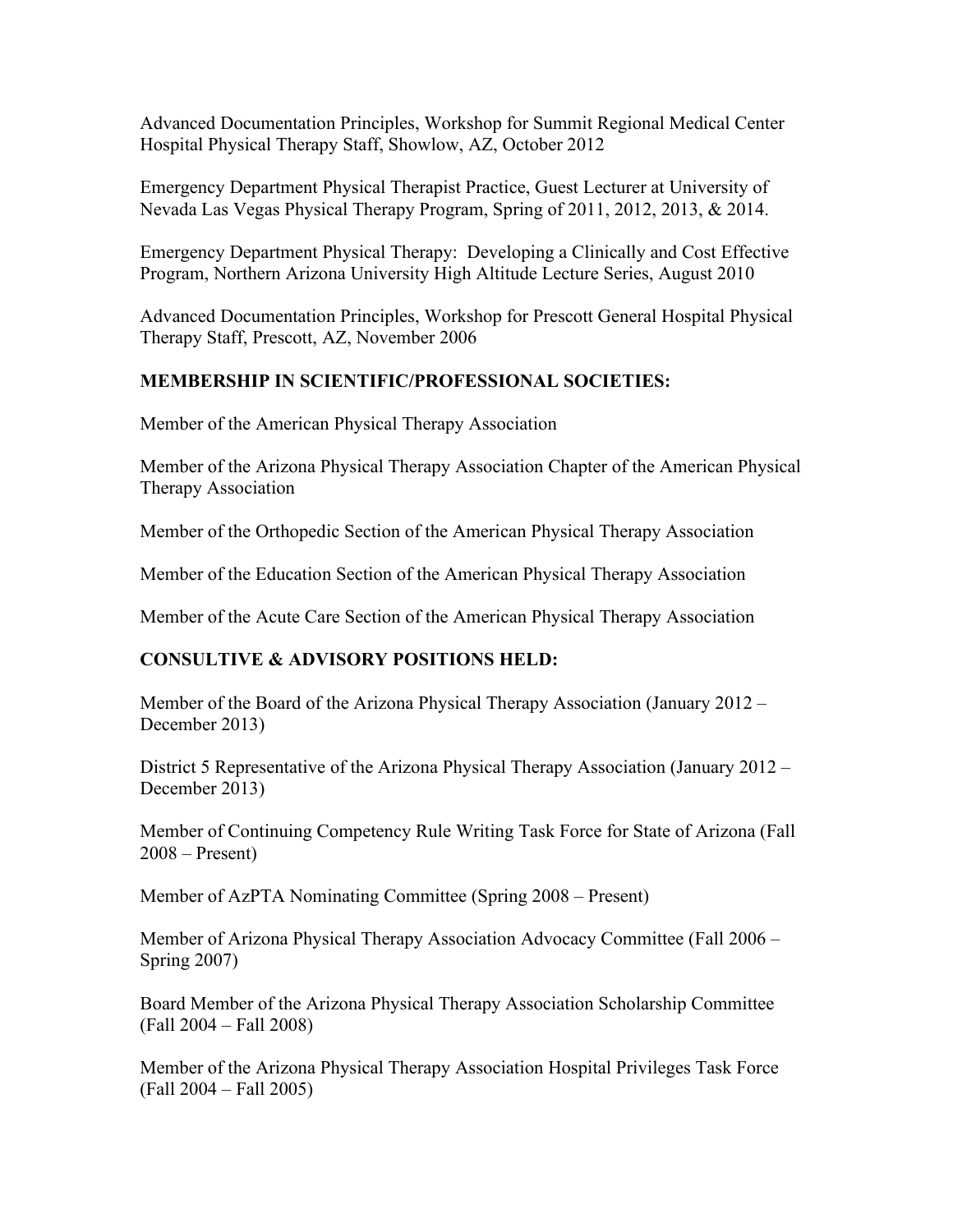## **COMMUNITY SERVICE**:

Volunteer, Northern Arizona Council of Governments – Area, Agency on Aging, (Trained to council Medicare recipients on health care options), Summer 2012.

Guest Lecturer, Flagstaff High School Health Careers Class, Physical Therapy as a Career Option, April 2005

Guest Lecturer, Flagstaff High School Health Careers Class, Physical Therapy as a Career Option, April 2004

Guest Lecturer, Flagstaff High School Health Careers Class, Physical Therapy as a Career Option, October 2003

## **SERVICE TO THE PROFESSION:**

Reviewer for Academy of Acute Care Seed Grants, Summer, 2017.

Reviewer for Acute Care Section Abstracts submitted for presentation at the Combined Sections Meeting of the American Physical Therapy Association, 2013 thru 2015.

Reviewer for peer review journal articles focusing on Emergency Department Physical Therapy practice submitted to *Physical Therapy, Patient Related Outcomes* and *The Journal of Novel Physiotherapies.*

Volunteer Pro-Bono Physical Therapist, International Service Learning, Inc., Puerto Penasco, Mexico, June, 2015.

Founder of the Emergency Department Physical Therapist Service Focus and Communication Group (within the Acute Care Section of the American Physical Therapy Association).

Emergency Department Physical Therapist Service Listserv (Creator and Moderator), June 2011 – Present.

Volunteer Pro-Bono Physical Therapist, Project Medi-share, earthquake relief services, Port Au Prince, Haiti, June, 2010.

Item Writer for the National Physical Therapy Examination, September, 2007.

Guest Lecturer, Northern Arizona District Meeting, Forming a Focused Clinical Question and Searching the Literature, July 2007

Item Writer Jurisprudence Examination Committee, November, 2004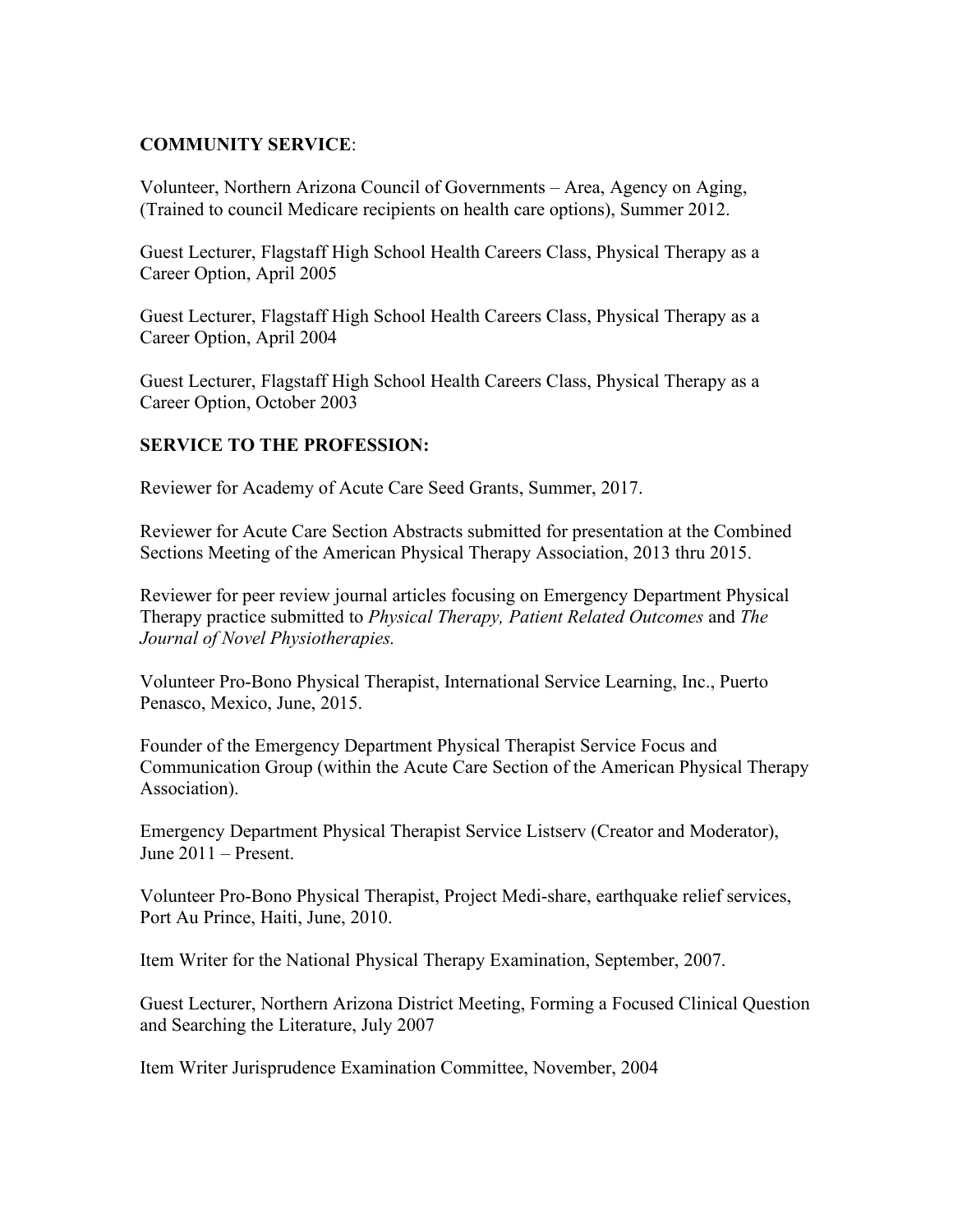### **HONORS AND AWARDS:**

### *Honors at the University Level*

Commencement Speaker, Northern Arizona University College of Health and Human Services and Social and Behavioral Sciences Commencement Ceremony (invited by the University President), May 2016.

Northern Arizona University Leadership Program Selected Participant, Fall 2015 – Spring 2016.

#### *Awards for Teaching Excellence*

Finalist for **President's Distinguished Teaching Fellow**, Northern Arizona University

Recipient of **Teacher of the Year, Department of Physical Therapy and Athletic Training**, Northern Arizona University, April 2014

Recipient of **Distinguished Service and Leadership Award**, College of Health and Human Services, Northern Arizona University, April 2010

Recipient of **Teacher of the Year, Department of Physical Therapy and Athletic Training**, Northern Arizona University, April 2008

Recipient of **Teacher of the Year, College of Health and Human Services**, Northern Arizona University, April 2006

Recipient of **Teacher of the Year, Department of Rehabilitation Sciences**, Northern Arizona University, April 2006

#### *Awards for Clinical Excellence*

Honored as an **Innovator in Physical Therapy Practice** by the American Physical Therapy Association for development and promotion of Physical Therapist Practice in the Emergency Department Setting at the **Innovations Summit of the American Physical Therapy Association**, March, 2013.

Recipient of The **Rehabilitation Professional of the Year Award**, St. Joseph's Carondelet Hospital, Tucson, AZ, March 2003

#### *Instructional / Faculty Professional Development*

Minds Online (by Michelle Miller) Discussion Group, Department of Faculty Development, Larry Gallagher, Spring 2015.